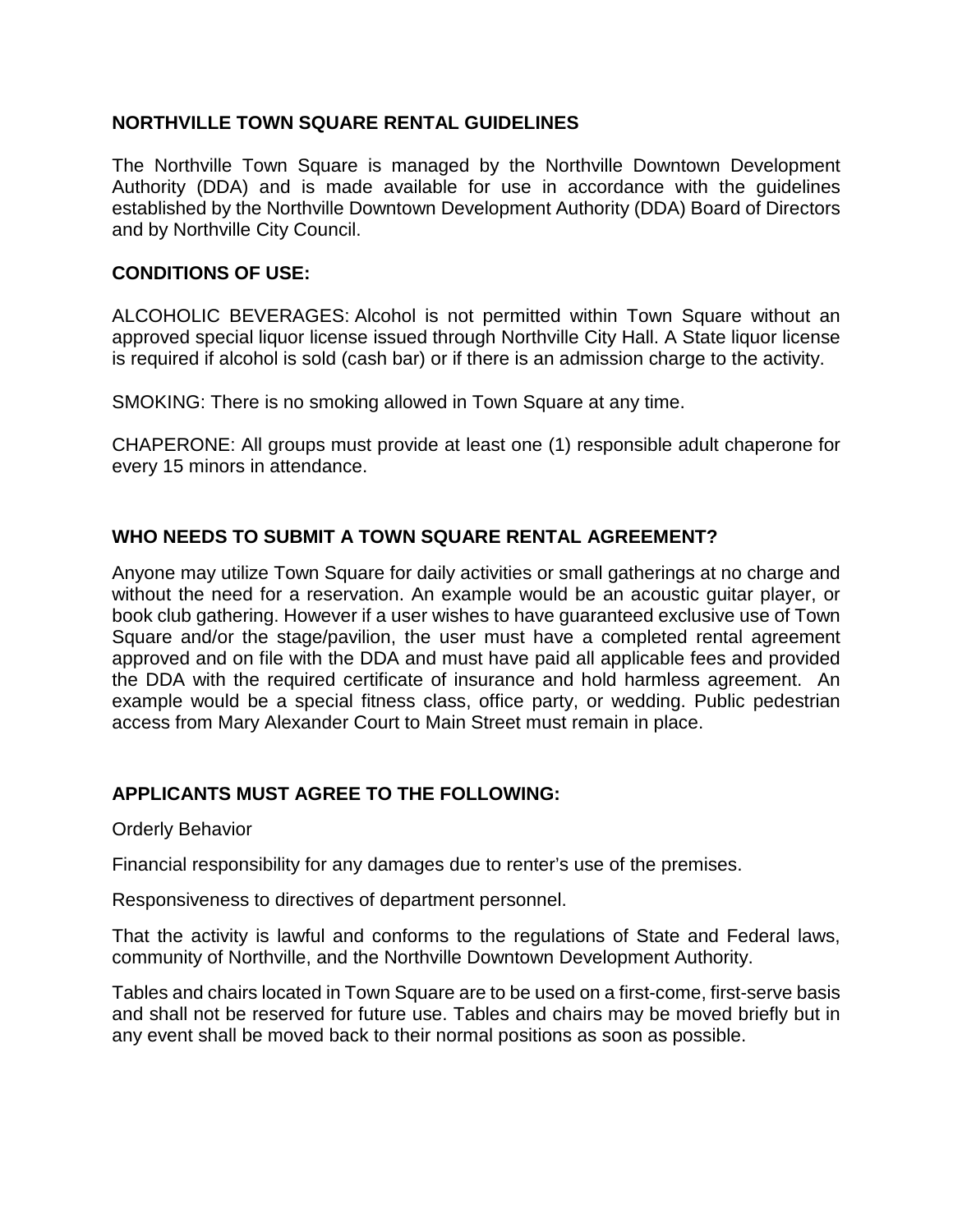Between late May and early October, Town Square may have a platform stage erected under the shelter. The stage area can be rented for private functions that do not unreasonably disrupt or interfere with the general public's use.

Due to the presence of underground heating coils, no heavy equipment or vehicles are permitted on the brick pavers and no stakes may be used to stabilize an erected tent or temporary structure.

Outside equipment such as grills, tents, tables, chairs, etc. are not permitted without prior approval from the DDA or an approved special event application from the City of Northville.

All events in Town Square must end by 11:00 p.m.

The DDA assumes no responsibility, financial or otherwise, for accidents, injuries, or losses sustained by individuals while using the facilities.

Renters selling food must comply with current Wayne County Health Department regulations.

# **INSURANCE WILL BE REQUIRED FOR THE FOLLOWING RENTALS:**

Events open to the public- Weekend shows or special events rented by any person or any group will require a special comprehensive general liability policy in the amount of one million dollars (\$1,000,000), combined single limit, with the Northville Downtown Development Authority and the City of Northville named "Additional Insured: from set-up to take down."

Private Events: Weddings, showers, parties, etc., rented by any person or group will require proof of property liability coverage under the renter's "homeowners" or "renter's insurance" policy.

Rentals for the purpose of providing instruction to the public - Individual(s) or group(s) renting Town Square for the purpose of providing instruction to the public, must provide a certificate of insurance for general liability in the amount of one million dollars (\$1,000,000), with DDA and the City of Northville named "Additional Insured: from setup to take-down."

A cash bar or if tickets are sold to an event serving alcohol: a State Liquor License is required and a separate Liquor Liability Policy is required in the amount of one million dollars (\$1,000,000), combined single limit, with DDA and the City of Northville named "Additional Insured: from set-up to take-down."

### **PAYMENT AND REFUNDS:**

All renters must pay \$100 for a full day rental, or \$50 for a half day rental. Balance of rent is due thirty (30) days prior to event.